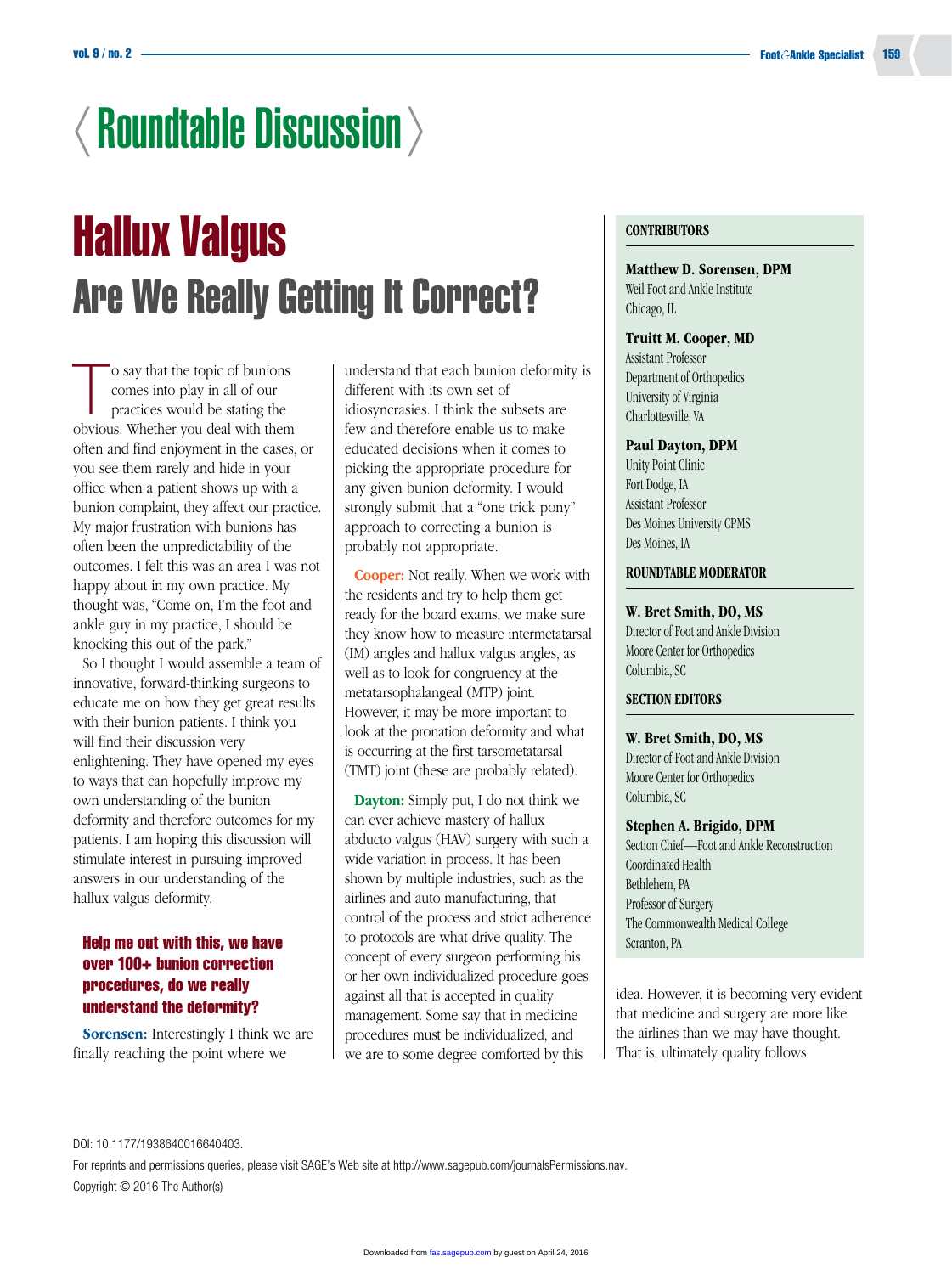consistency. A good example is the World Health Organization presurgical checklist. This simple but strict process has been shown to reduce countless operative complications by removing variability. Hundreds of procedures with thousands of individual variations cannot lead us to mastery and consistent outcomes.

## My biggest issue with bunions is patient dissatisfaction. Why am I getting so many issues with recurrence?

Sorenson: Again, I think it comes back to treating each individual deformity as a unique entity. I think assessing things like hypermobility, intrinsic metatarsal deformity, coronal plane rotation, sesamoid malposition, hallux/phalanx deviation, other global foot deformity and how all of these affect one another plays a more significant role that we have historically thought in our capacity to predictably treat bunions with long-term success. I think missing any one of these components in procedure selection or execution of the selected procedure or both will play into a less than satisfactory outcome.

Cooper: Many (if not all) of those 100+ surgeries you mentioned above are what I would call "work-arounds," meaning that they do not necessarily address the primary issue. The ultimate example of this would be to simply shave the medial eminence, even though we know this is not an abnormal growth of bone. The same is true for most metatarsal osteotomies; the first metatarsal is not deformed; yet we cut it. In cases where the soft tissues are great and we get a powerful correction, it works. Unfortunately, that is not always the case and the margin for error is small.

Dayton: I realized a decade ago that I was not delivering on my patient's expectations for deformity correction. I performed a variety of osteotomies according to accepted protocols and always using soft tissue balancing to get that final correction of the hallux and sesamoids. Unfortunately, in far too many cases the hallux began to drift weeks to months after the procedure and I found myself having to explain how this was "normal" to the patient and using the typical rationalizations to make myself feel better. Worse yet, from time to time hallux varus showed up. Complications are normal, a little drift is acceptable, and the patient caused the problem come to mind as comforting rationalizations. With fractures I could nearly always succeed. I just put it back where it was supposed to be. That is when I realized that with bunions I was not putting it back where it was supposed to be, I was cutting a normal metatarsal and making a new deformity, which was completely unpredictable. My quest for better outcomes has now turned to understanding the anatomic basis of the deformity in an attempt to find the "one" reliable HAV procedure and reduce the variation in my approach.

## Let me get inside your brain. What tips/pearls can you give us about how you approach your bunions?

**Sorenson:** The biggest 2 components that have made an impact on outcome for me over the past couple of years is addressing the hypermobile state and, even more compelling but strongly connected, addressing coronal plane rotational deformity of the first ray on the cuneiform. The hypermobility component is really most effectively assessed during the clinical exam. The coronal plane deviation of the first ray is assessed clinically, but also importantly through plain film radiographic exam including an AP film and sesamoid axial view. These assessments then direct procedure selection and execution of the chosen procedure.

Cooper: I am very wary about males with hallux valgus. Although Nery, Coughlin et al<sup>1</sup> have shown similar results in males treated with osteotomies, I have a lower threshold to move to a first MTP arthrodesis in males, especially if there is any loss of motion at the joint preoperatively.

Dayton: A deformity always has a CORA (center of rotation of angulation) or an anatomic basis. In HAV the CORA is not in the metatarsal or in other words the metatarsal is deviated and not deformed. I think we have put so much reliance on transverse plane radiographic angles to decide on which procedure to pursue for bunion correction that we have overlooked the basic anatomy of the deformity. The fact is in a bunion deformity both the hallux and metatarsal components are deviated in 3 dimensions. A 3-dimensional problem cannot be solved with a 2-dimensional solution.

The simple answer is that I do not cut the metatarsal and create a new and unpredictable deformity. I strive to put the metatarsal back where it is supposed to be. The deformity can be completely corrected with angulation in the transverse and sagittal planes, and varus rotation in the coronal plane. This puts the metatarsal and first MTP joint back to normal alignment without having to rely on capsular balancing.

# I have seen a great deal of new information on the coronal plane aspect as it relates to bunions; does this influence your approach when selecting a technique to fix the bunion?

**Sorenson:** As alluded to previously, this component strongly influences procedure selection in my current practice. When I see a rotated first ray in the coronal plane, which is not every case, based largely on the sesamoid axial view I think it is difficult to argue for any procedure that does not actively reduce the rotational deviation in addition to correcting for any transverse plane or sagittal plane deformity.

Cooper: It does. It makes me lean more toward a first TMT fusion procedure. In the past we have used Akin proximal phalanx osteotomies to try and correct this, which may help with the callus on the medial side of the toe, but again, this does not really address the root of that deformity.

**Dayton:** The new data on the coronal position is exciting because it explains so many of our previous questions and complications. For the last 3 years I have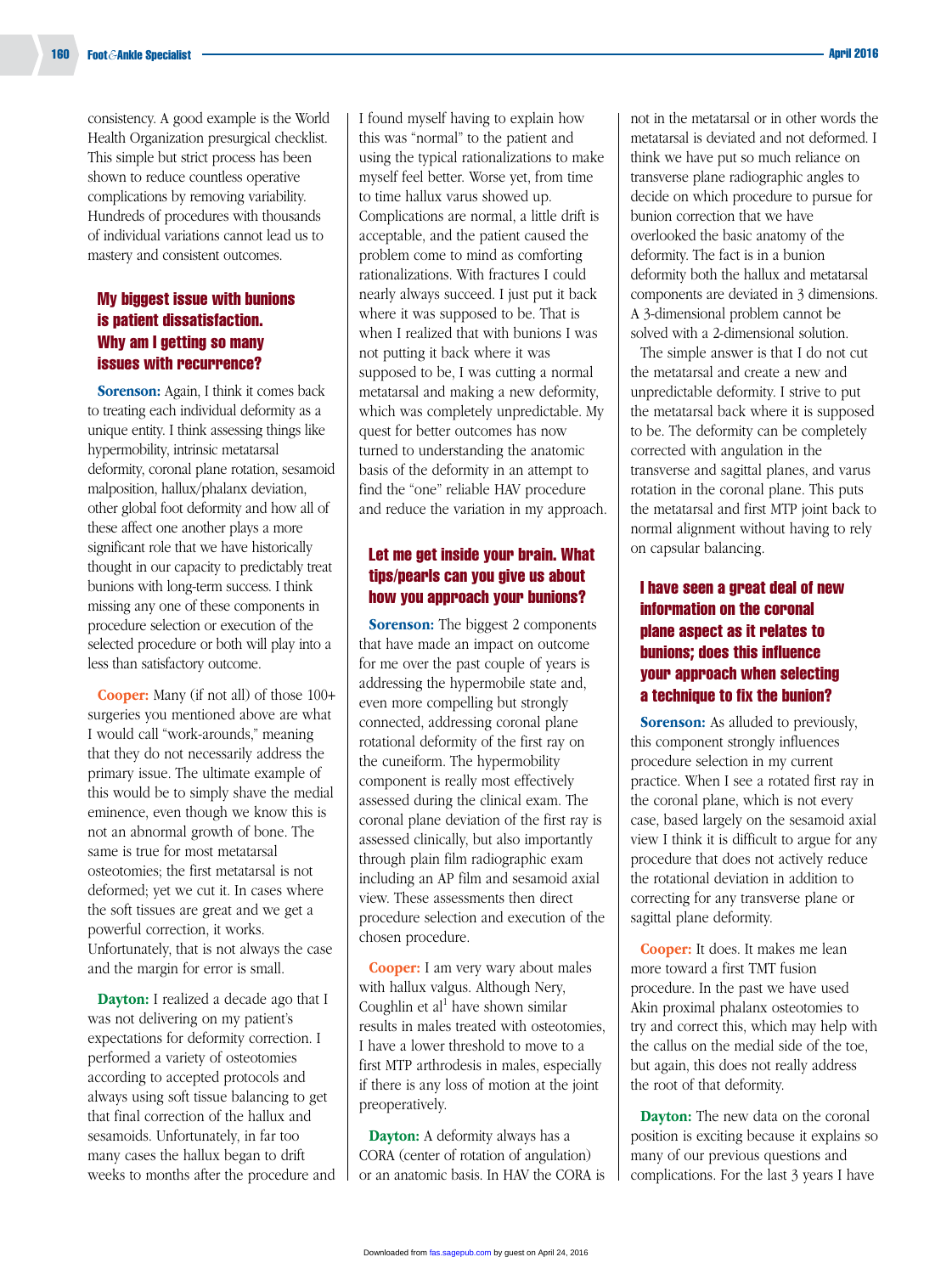vol. 9 / no. 2 Foot *&* Ankle Specialist 161

been getting pre- and postoperative sesamoid axial views on all HAV patients. This has led to an infinitely better understanding of what we are seeing on X-ray and what is really present in 3D. These axial views definitely help me be prepared during the procedure. The knowledge that the sesamoids can be in normal position medial and lateral to the crista yet look dislocated on the AP X-ray because of pronation completely changes our mind set about the need for capsular balancing. We can see that in those cases supination corrects the deformity. Weight bearing computed tomography scans are now beginning to take our understanding to the next level. Once you see the connection between coronal rotation and what we have traditionally evaluated on AP radiographs, it opens up a whole new understanding of the deformity.

# Give me your elevator pitch when you explain your bunion surgery to your patient?

Sorenson: Again, this is deformity specific, but I generally do my best to make recommendations based on giving them the best long-term outcome that will be predictable. I educate them on the intrinsic pathology at a layman level and then illustrate how the correction will directly address their bunion pathology.

Cooper: There is no pitch, I make them beg for surgery and then try to talk them out of it. I spend a lot of time trying to make sure that patients really understand their problem, as well as what they can expect. The perceptions are all over the place. Some patients are shocked that I cannot "just shave it off." On the other hand, a lot of patients are in terrible pain but are horrified because they know someone who had a bad experience. Last, although we all want them to look great when we are done, I really try to make sure that they are doing it because it hurts, not simply for aesthetic purposes.

Dayton: Two X-rays in view, a normal X-ray and the patient's X-ray: "This is a normal foot, this is your foot. My goal is to put your metatarsal and big toe back into

its normal position." You can't do this with a metatarsal osteotomy procedure because when you show the postoperative X-ray it does not look normal.

# So you happen to see a bunion recurrence in your office (of course not yours!), the MTP joint is still healthy, walk me through your thoughts?

Sorenson: First I ask if the patient is in pain. If he or she is not in pain, then I do not necessarily recommend consideration for further surgery, but do try to educate them on the potential risk factors in their current state in the short term and long term if they choose to leave it alone. My thought immediately is to try to understand why the bunion came back, which is usually fairly clear, and then make surgical recommendations based on that assertion.

Cooper: This is tough and depends on why it recurred, what was done prior, and what the patient's goals are. The idea of a "healthy" joint in this situation is relative, as it has already been violated. Even it is "healthy," I offer MTP fusion in a lot of cases. The really challenging cases are those in which some type of mid-shaft or distal osteotomy has been done, but the IM angle is still really high, the Distal metatarsal articular angle (DMAA) is really off, and they are short. Often in these I am thinking about first TMT fusion, some sort of distal closing wedge to correct the DMAA and then shortening the second and third metatarsals, as they often have transfer metatarsalgia.

**Dayton:** First thing is a sesamoid axial radiograph. In many cases the metatarsal is severely pronated and driving the recurrence. In these cases revision is relatively straightforward using derotation to realign the first MTP joint.

# Of course I need to ask, what is your go to bunion procedure, we all have one?

**Sorenson:** More and more, unless the bunion is fairly mild with no coronal

plane deviation at all and no hypermobility component, I am going to the Lapidus.

Cooper: My favorite is first MTP arthrodesis, although I do a fair number of scarf osteotomies. Personally, I do very few traditional chevron osteotomies, more likely I will extend it to a "mini scarf."

Dayton: This will strike many surgeons as much too simplistic because we live in a world of 130 bunionectomies, but here it is. If the MTP joint is healthy I do a tri-correctional TMT joint fusion correcting all 3 planes simultaneously, rarely doing any significant MTP joint soft tissue work. If the MTP joint is arthritic, I do a fusion at that joint, also correcting all 3 planes, including very high intermetatarsal angles. That is it, 2 procedures addressing the anatomic basis of the deformity and striving for consistency of the basic process.

# Tell me about your postoperative regime, this is one of the most often asked questions by my bunion patients?

**Sorenson:** My patients can put weight on the heel of their splint with crutch assist as soon as they are comfortable. They transition to full weight bearing in a long boot at 2 weeks postoperative and begin significant range of motion exercises. At 6 weeks they transition out of the boot into a regular shoe and gradually return to all activities as tolerated.

Cooper: For most, it is 2 weeks heel weight bearing in a postoperative shoe or short fixed ankle walker using crutches for support. They then can begin weight bearing as tolerated with a goal of getting back to a shoe at 6 weeks. For first TMT fusions, I make them non–weight bearing for 2 weeks, then touch down heel weight bearing for 2 weeks, then full in a boot at 4 weeks postoperative.

Dayton: With first MTP joint fusion I walk the patients in a postoperative shoe or cast boot from days 2 to 3 or when they are comfortable. Average time to tennis shoes is 5.5 weeks. Full sports around 10 weeks.